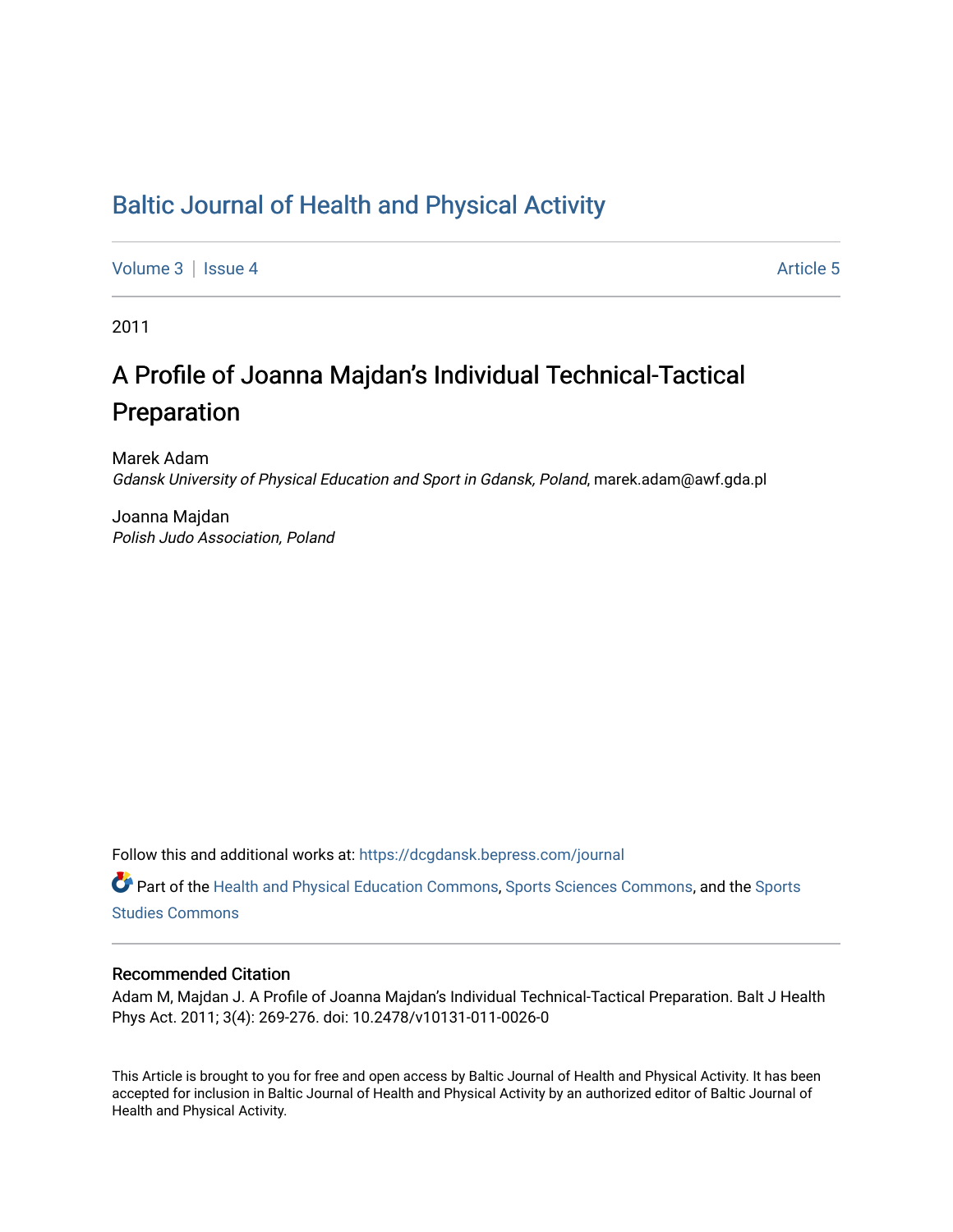

DOI: 10.2478/v10131-011-0026-0

|                                                                                                                                                                                                                | A Profile of Joanna Majdan's Individual<br><b>Technical-Tactical Preparation</b>                                                                                                                                                                                                                                                                                                                                                                                                                                                                                                                                                                                                                                                                                                                                                                                                                                                                                                                                                                                                                                                                                                                                                                                                                                                                                                                                                                                                                                                                    |  |  |  |  |
|----------------------------------------------------------------------------------------------------------------------------------------------------------------------------------------------------------------|-----------------------------------------------------------------------------------------------------------------------------------------------------------------------------------------------------------------------------------------------------------------------------------------------------------------------------------------------------------------------------------------------------------------------------------------------------------------------------------------------------------------------------------------------------------------------------------------------------------------------------------------------------------------------------------------------------------------------------------------------------------------------------------------------------------------------------------------------------------------------------------------------------------------------------------------------------------------------------------------------------------------------------------------------------------------------------------------------------------------------------------------------------------------------------------------------------------------------------------------------------------------------------------------------------------------------------------------------------------------------------------------------------------------------------------------------------------------------------------------------------------------------------------------------------|--|--|--|--|
| <b>Authors' Contribution:</b><br>A - Study Design<br>B - Data Collection<br>C - Statistical Analysis<br>D - Data Interpretation<br>E - Manuscript Preparation<br>F - Literature Search<br>G - Funds Collection | Marek Adam <sup>1 (A, B, C, D, E, F)</sup> , Joanna Majdan <sup>2 (B, C, F)</sup><br>Gdansk University of Physical Education and Sport in Gdansk, Poland<br>Polish Judo Association                                                                                                                                                                                                                                                                                                                                                                                                                                                                                                                                                                                                                                                                                                                                                                                                                                                                                                                                                                                                                                                                                                                                                                                                                                                                                                                                                                 |  |  |  |  |
|                                                                                                                                                                                                                | Key words: judo, efficiency of techniques, model value                                                                                                                                                                                                                                                                                                                                                                                                                                                                                                                                                                                                                                                                                                                                                                                                                                                                                                                                                                                                                                                                                                                                                                                                                                                                                                                                                                                                                                                                                              |  |  |  |  |
| <b>Background:</b><br><b>Material/Methods:</b><br><b>Results:</b>                                                                                                                                              | <b>Abstract</b><br>Since the first women's judo championships in 1980 research connected with an<br>analysis and an assessment of their preparation has been carried on. Polish and<br>foreign research has attempted to determine the particulars of women's technical-<br>tactical preparation (PTT).<br>Joanna Majdan was the first Poland's judo competitor who succeeded in judo in<br>international tournaments. She won a medal in 1984 (3rd place) and took the 5th<br>place in the 1982 World Championships. She won three medals at individual<br>European Championships (1986,1988, 1989) and in 1986 she was the World's<br>University Champion; during the World University Championships she won bronze<br>medals three times in 1984, 1988 and in 1990. Nine times she secured her<br>championship titles during individual Poland's Championships.<br>The purpose of this study was to determine an individual profile of her technical-<br>tactical preparation.<br>202 contests played within 1988-1993 during 55 sport judo competitions were<br>analyzed. Within the analyzed period she performed efficiently 232 attacks scoring<br>1,486 referee's points.<br>She effectively used 22 judo techniques. A seoi nage was her favorite throw which<br>she effectively executed using both the right and left sides of her body.<br><b>Conclusions:</b> Her individual profile connected with technical-tactical preparation is an important<br>factor in searching for the model value. The PTT value achieved by Joanna Majdan |  |  |  |  |
|                                                                                                                                                                                                                | may be used as a criterion for controlling in individual training of female judo<br>competitors.                                                                                                                                                                                                                                                                                                                                                                                                                                                                                                                                                                                                                                                                                                                                                                                                                                                                                                                                                                                                                                                                                                                                                                                                                                                                                                                                                                                                                                                    |  |  |  |  |
| Word count: 2,190<br>Tables: 1<br>Figures: 11<br>References: 26<br><b>Corresponding author:</b><br>Dr Marek Adam                                                                                               | Received: May 2011<br>Accepted: December 2011<br>Published: December 2011<br>Gdansk University of Physical Education and Sport, Dep. of Combat Sports                                                                                                                                                                                                                                                                                                                                                                                                                                                                                                                                                                                                                                                                                                                                                                                                                                                                                                                                                                                                                                                                                                                                                                                                                                                                                                                                                                                               |  |  |  |  |
| 80-336 Gdańsk, Poland, str. K. Górskiego 1<br>Phone: +4858 554-71-72, e-mail: awfadammarek@wp.pl                                                                                                               |                                                                                                                                                                                                                                                                                                                                                                                                                                                                                                                                                                                                                                                                                                                                                                                                                                                                                                                                                                                                                                                                                                                                                                                                                                                                                                                                                                                                                                                                                                                                                     |  |  |  |  |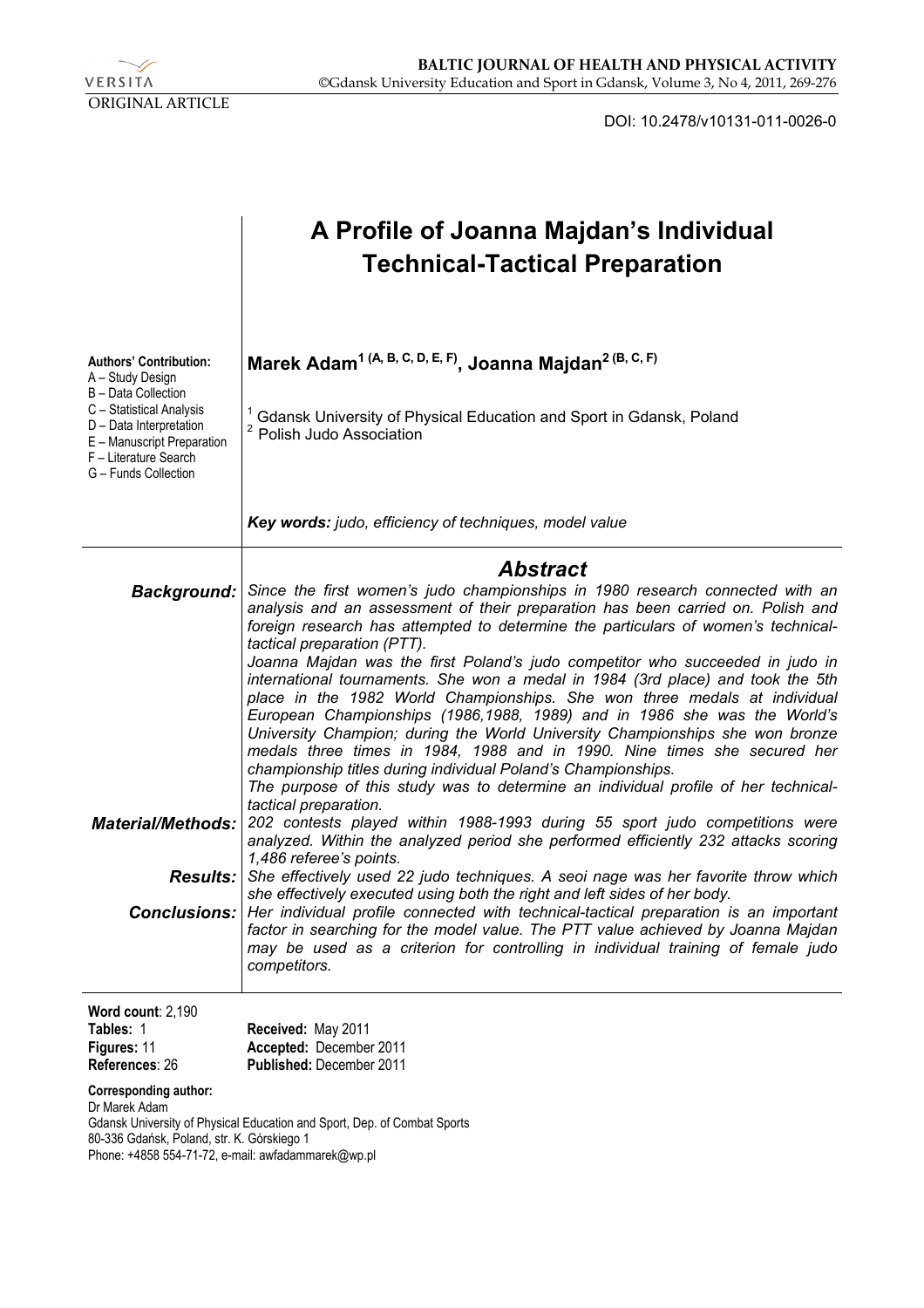#### **Introduction**

Practicing judo, according to Kano Jigoro, can be used for developing mental and physical activities in women. Women have practiced judo since 1893. In 1905 and in 1916 judo was introduced to schools for girls and to universities, and in 1926 the women's section was established at the Kodokan [1, 2]. The first women's judo World Championships were held in New York in 1980. Since 1992 women's judo has been played as an Olympic competition. Together with the emergence of various women's judo competitions, there appeared observations and analyses of their tactical-technical preparation. Women's judo preparation particulars, technical-tactical preparations (PTT) has been analyzed by both Polish and foreign researchers [3–7]. They have undertaken effort to determine the PTT value which is characteristic of women. They have not found any significant differences in performing judo techniques both by female and male judo competitors which could affect basic training judo programmers.

An individual profile of technical-tactical preparation is the objective of this study; this is the profile of the best Polish women's judo competitor.

#### **Material and Methods**

The research material was recorded by means of audio-video and graphic methods of recording [8]. Within 1988-1993 the competitor took part in 55 competitions both in Poland and abroad; in total she played 206 contests, winning 167 of them, being defeated in 36 and ending 3 in a draw. 202 contests were analyzed for our research. Majdan's opponents effectively performed 29 attacks scoring 171 pts. During the analyzed period, Joanna Majdan had sport classes (according to the PZJudo [Polish Judo Association] standards – http://www.pzjudo.pl): seven times the international champion class, twenty three times the champion class and seven times the first sport class performing in the 52 and 48 weight categories.

All the time she was the competitor of KS AZS AWFIS Gdańsk (from 1979 to 1994). At the 2<sup>nd</sup> Women's World Championships (1982) she won the 5<sup>th</sup> place, and then in the women's world championships (1984) she won the bronze medal, which was the first medal won in women's judo in Poland. In the following years she won three bronze medals at individual European Championships (1986, 1988, 1989). In 1986 she was World University Champion, and she also won bronze medals during those championships in 1984,1988 and 1990. Many times she won medals in individual and team international events, being nine-time individual champion of Poland. After ceasing her competitive career, she takes part in the Police European and World Championships, where she took the first place at the European Championships in 1998 and the third place in 1999, and the second place at the World Championships in 2000. In 1993 she was the European Champion in sambo – a hand-to-hand sport similar to judo in its techniques.

The techniques classification has been done according to the Kodokan Judo [9], names and spelling were adopted following the Kawamura-Daigo's 2000 dictionary [10]. An assessment of judo techniques was performed according to sport and referee's rules (www.pzjudo.pl and www.ijf.com). The order of dominant techniques (K) was based on three criteria:

K1 – number of techniques performed for ippon,

K2 – number of efficiently performed techniques,

K3 – number of points scored for efficient techniques

 $K = K1 + K2 + K3$ 

The value of indices of efficient attacks (Sa) is equal to points scored by efficiently executed techniques during one contest [11].

 $Sa = 3xM + 5xM + 7xM + 10xM/n$ 

M – number of effective attacks n – number of contests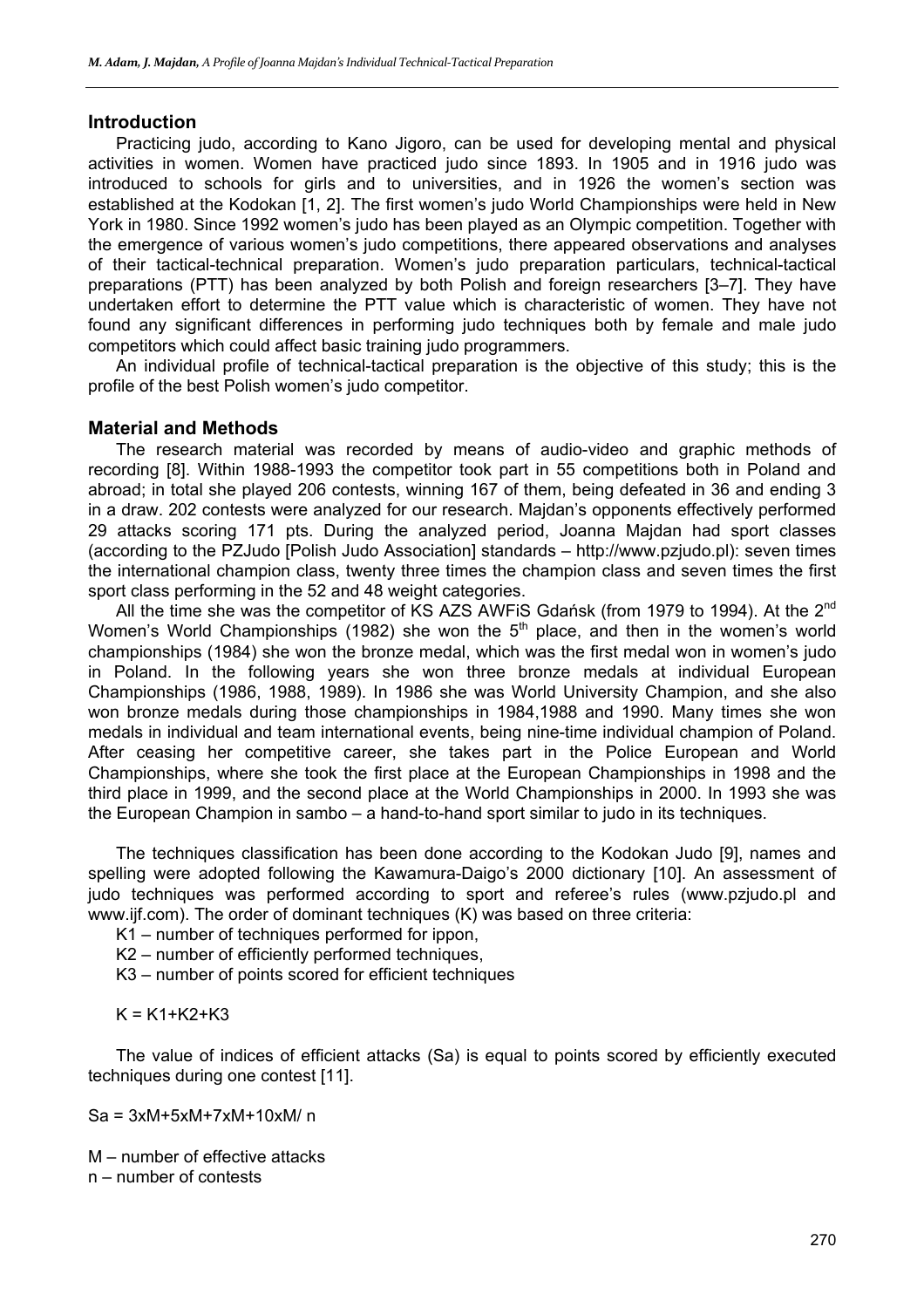Points (referee's) for efficient attacks were as follows: koka = 3 pts., yuko = 5 pts., waza ari = 7 pts., ippon = 10 pts.

J. Majdan's individual techniques (tokui waza) were divided into four groups which differ according to their efficiency (Sa): basic techniques, auxiliary techniques, situational techniques and random techniques. The highest value of the Sa index was in the basic techniques group, and the lowest value of the Sa in the random group [12].

Directions and ways of performing throws were determined in accordance with kuzushi (breaking opponent's balance). We analyzed the following breaking balance ways: forward – on toes, forward right or left, backwards on heels, backwards right or left. The dominant part of the body during attack allowed determining the right – side or the left – side of a competitor [13–15].

#### **Results**

The competitor effectively used 22 judo techniques during the analyzed period. She efficiently executed 232 attacks scoring 1,486 points. The seoi nage was J. Majdan's dominant techniques, which she performed efficiently using her right or left sides of a body. She also efficiently performed the kouchi gari throw (Tab. 1, Fig. 4), which was her auxiliary technique (Fig. 4). She performed very efficiently those throws which call for body pivot with breaking the opponent's balance forward on toes (Fig. 5, 6, 8). The dominant directions of performing throws were those to the right (PP) or left forward (LP) (Fig. 8). Joanna Majdan was also very effective in defense (Fig. 9–11).

| Κ  | Techniques               | Number of assessed attacks |          |                |                | K <sub>1</sub> | K <sub>2</sub> | K3 |
|----|--------------------------|----------------------------|----------|----------------|----------------|----------------|----------------|----|
|    |                          | ippon                      | waza ari | yuko           | koka           |                |                |    |
|    | <b>SEOI NAGE</b>         | 17                         | 38       | 48             | 19             |                |                |    |
| 2  | <b>KOUCHI GARI</b>       | 3                          | 4        | 12             | 6              | 5              | 2              | 2  |
| 3  | OKURI ERI JIME           | 8                          | X        | X              | X              | $\overline{2}$ | 6              | 4  |
| 4  | <b>TAI OTOSHI</b>        |                            | 6        | 3              | $\overline{c}$ | 8              | 3              | 3  |
| 5  | <b>DEASHI HARAI</b>      |                            |          | 3              | $\overline{2}$ | 5              | 5              | 6  |
| 6  | KUZURE KAMI SHIHO GATAME |                            |          | 0              | 0              |                |                |    |
|    | KOUCHI MAKIKOMI          |                            |          | 9              | $\overline{2}$ | 11             | 3              | 5  |
| 8  | <b>JUJI GATAME</b>       | 5                          | X        | Χ              | Χ              | 3              | 9              | 8  |
| 9  | SEOI OTOSHI              |                            | U        | $\overline{2}$ | 0              | 5              | 9              | 10 |
| 10 | <b>TOMOE NAGE</b>        |                            |          | 3              | 0              | 8              |                | 9  |
| 11 | <b>UCHIMATA</b>          |                            |          |                | 0              | 8              | 11             | 11 |
| 12 | KUZURE KESA GATAME       |                            |          |                | 0              | 11             | 12             | 12 |
| 13 | <b>OSOTO GARI</b>        |                            |          | 0              | 0              | 11             | 13             | 13 |
| 13 | <b>HON KESA GATAME</b>   |                            |          | 0              | 0              | 11             | 13             | 13 |
| 15 | <b>HARAI MAKIKOMI</b>    |                            |          | 0              | $\Omega$       | 11             | 16             | 15 |
| 15 | <b>TATE SHIHO GATAME</b> |                            |          | 0              | 0              | 11             | 16             | 15 |
| 17 | <b>KUCHIKI TAOSHI</b>    |                            |          | 0              | $\overline{c}$ | (17)           | 13             | 18 |
| 18 | <b>UCHIMATA SUKASHI</b>  |                            |          | 0              | 0              | (17)           | 16             | 17 |
| 19 | YOKO SHIHO GATAME        |                            |          |                | 0              | (17)           | 16             | 19 |
| 19 | <b>HARAI GOSHI</b>       |                            |          |                | 0              | (17)           | 16             | 19 |
| 19 | KIBISU GAESHI            | ŋ                          | $\Omega$ |                | 0              | (17)           | 16             | 19 |
| 22 | KOSOTO GARI              |                            |          | 0              |                | (17)           | 16             | 22 |
| Χ  | <b>TOTAL</b>             | 56                         | 57       | 85             | 34             | Χ              | Χ              | X  |

Tab. 1. Joanna Majdan's dominant techniques (based on the contest observations from 1988-1993)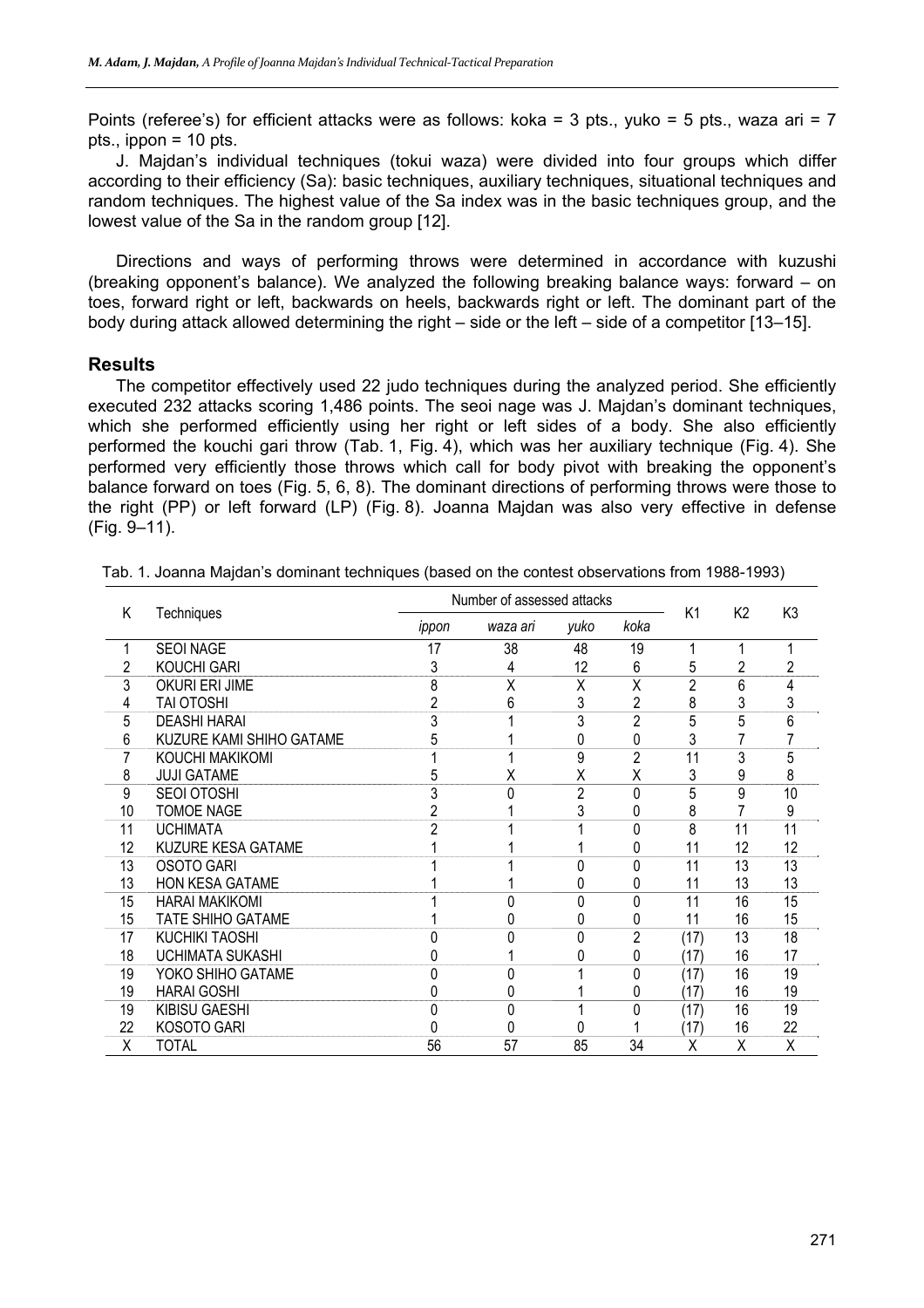

Fig. 1. Efficiency of throws and grappling techniques (nage waza and katame waza) by J. Majdan



Fig. 2. Efficiency of groups of throws (te – hend, koshi – hip, ashi – leg, sutemi – "sacrifice") by J. Majdan



Fig. 3. Efficiency of groups of grappling techniques (osaekomi – immobilizations, kansetsu – armlocks, shime – stranglings) by J. Majdan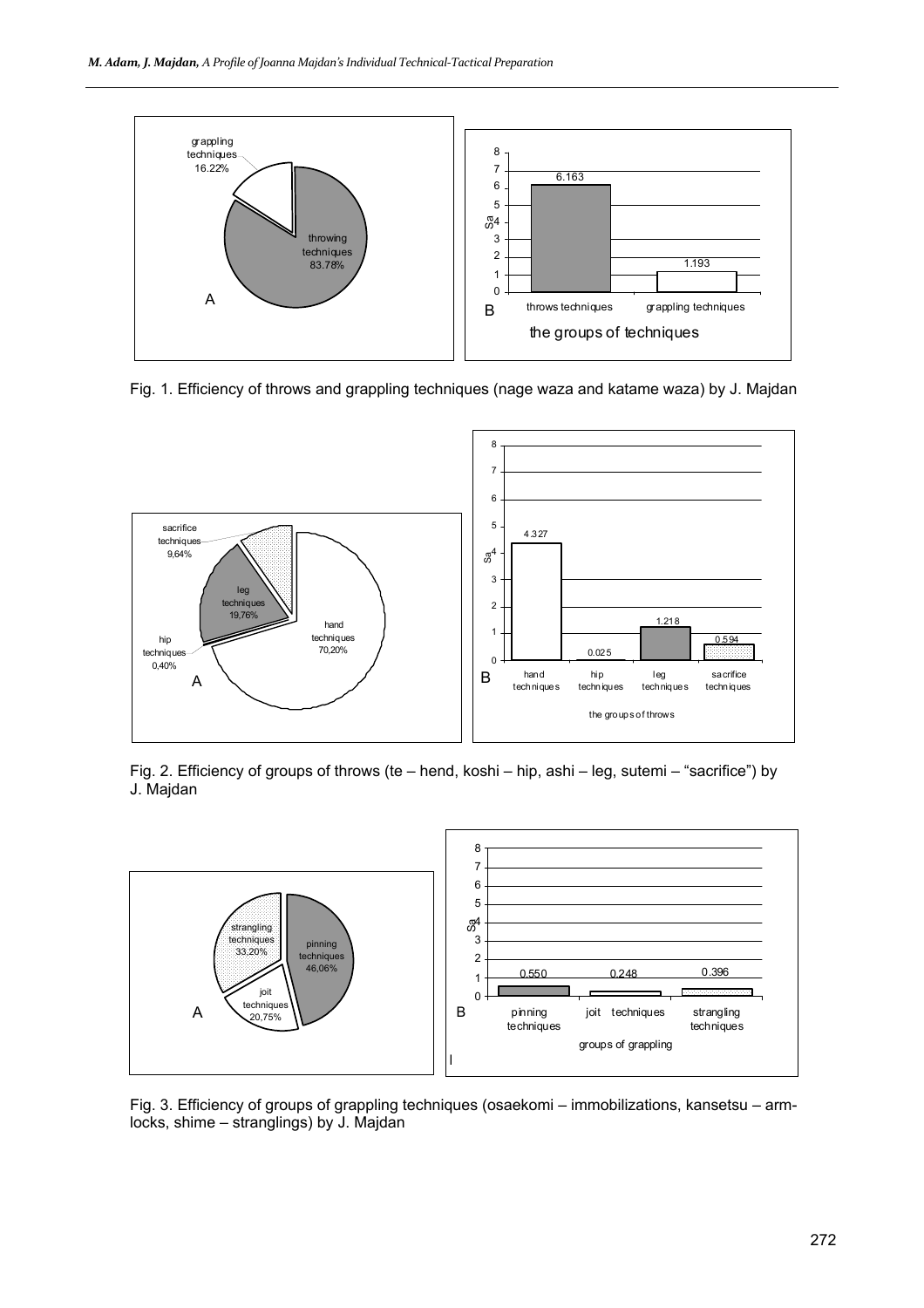

Fig. 4. Efficiency of the individual techniques (tokui waza) by J. Majdan



Fig. 5. Efficiency of throws performed by J. Majdan to the front or rear directions



Fig. 6. Efficiency of throws performed by J. Majdan with pivot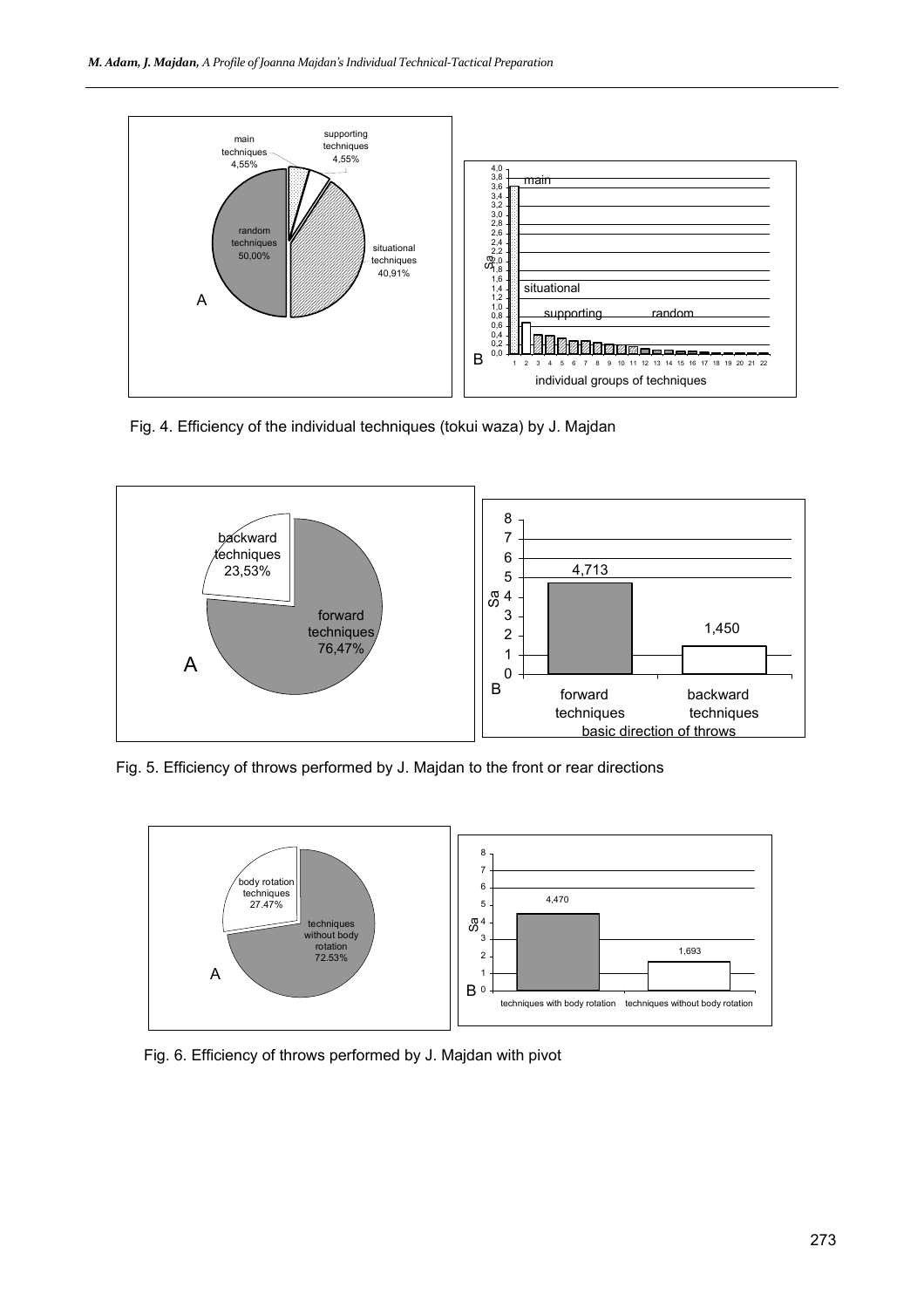

Fig. 7. Efficiency of throws performed by J. Majdan with the dominance of the right or the left sides of the body



Fig. 8. Efficiency of throws performed by J. Majdan according to directions



Fig.9. Efficiency of throws and grappling techniques of by J. Majdan's opponents



Fig.10. Efficiency of throws of J. Majdan's opponents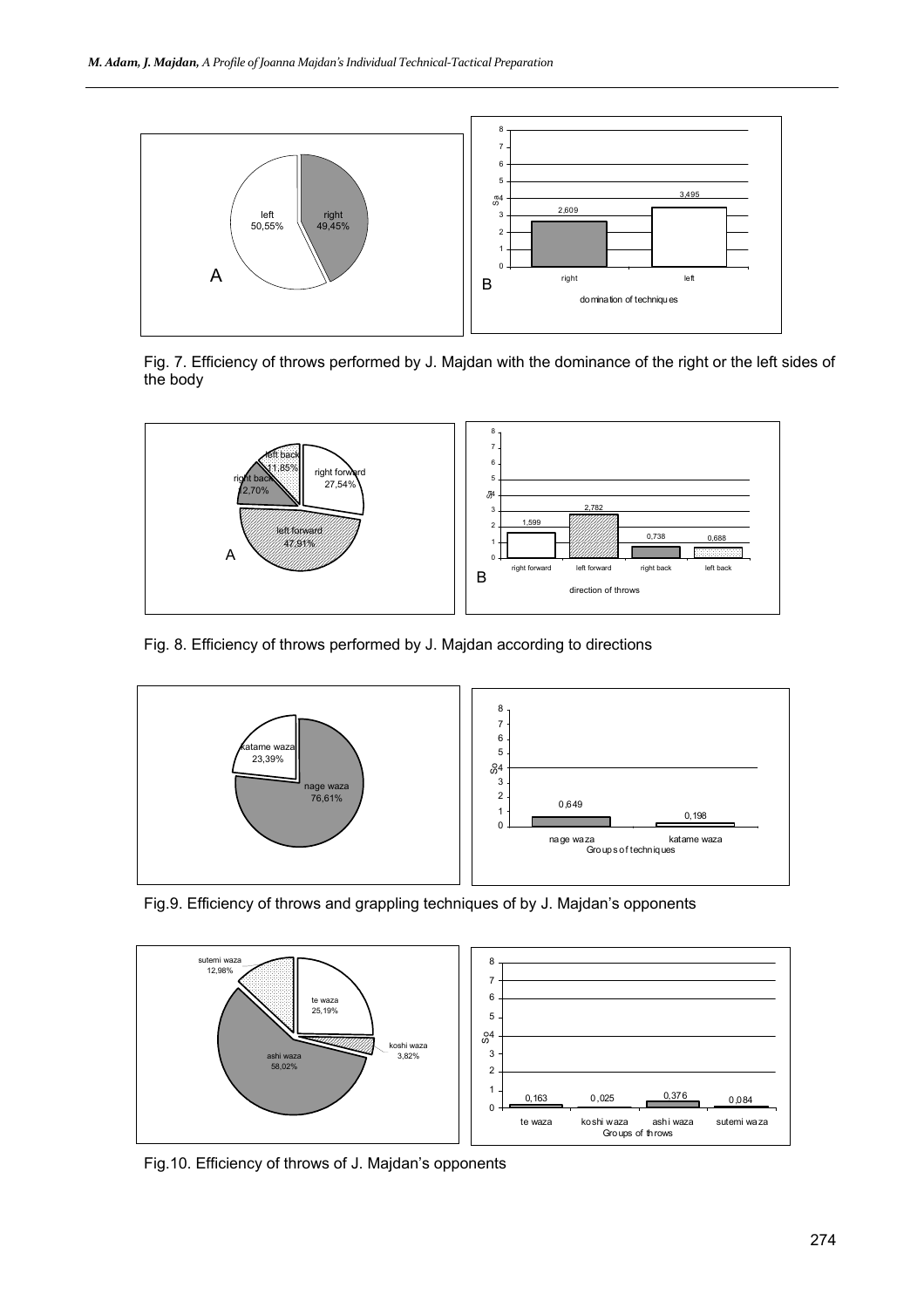

Fig. 11. Efficiency of grappling techniques of J. Majdan's opponents

# **Discussion**

Searching for those features which top male and female athletes is a very difficult task, but it is necessary at consecutive stages of the training process. Joanna Majdan had significant sport results during the analyzed period. The high value of efficiency of the seoi nage throw was determined. Her technical-tactical advantage was also seen in versatile attacks performed to the right and left directions. She also efficiently performed stranglings (shime waza), immobilizations (osaekomi waza) and arm locks (kansetsu waza). She was also able to defend efficiently, which resulted in few points lost. The kouchi gari throw was her auxiliary technique which she often performed efficiently. She successfully executed throws by pivoting her body and breaking her opponents' balance forward on toes. She had her maternity leave from 2.03.1991 to 7.03.1992 and did not take port in sport competitions. It was the only reason that she had not been qualified for the Olympic Games in Barcelona in 1992, where women's judo tournament was played for the first time.

Joanna Majdan was the first Polish judo female competitor who won a medal at the World Championships. She successfully took part in many judo competitions winning medals. Then, after retiring from competitive sport, she took part in the Police tournaments. The judo techniques, efficiently performed by top judo competitors, are analyzed in order to find the best conditions for developing the judo training process [16–20]. Many retired judo competitors demonstrate their favorite techniques (tokui waza), which they efficiently used in competitions [21–26]. In relevant publications, there have not been found materials on individual profiles of technical-tactical preparation in women's judo. Hence, it is difficult to discuss the subject which has no relation to any previous research.

# **Conclusions**

The results which have been presented in this paper are of individual character connected with just one competitor. The profile of J. Majdan's technical-tactical – preparation based on many-year observation cannot give us grounds for general training indications for judo competitors and coaches. The value of J. Majdan's technical-tactical preparation indices is the ground for searching individual profiles of female judo competitors, guiding judo coaches and can be used as a control element in individual training. Determining similarities, dependence and analogies between the profiles of technical-tactical preparation of other top competitors may result in cognitive and applicable conclusions.

# **References**

- 1. Brousse M, Matsumoto D. Judo: a sport and a way of life. The inclusion of women's judo. San Francisco, California: International Judo Federation; 1999.
- 2. De Cree C, Jones L. Kodokan Judo's Inauspicious Nith Kata: The Joshi goshinho "Self-Defense Methods for women". Part 1-3. *Arch Budo* 2011;7(3).